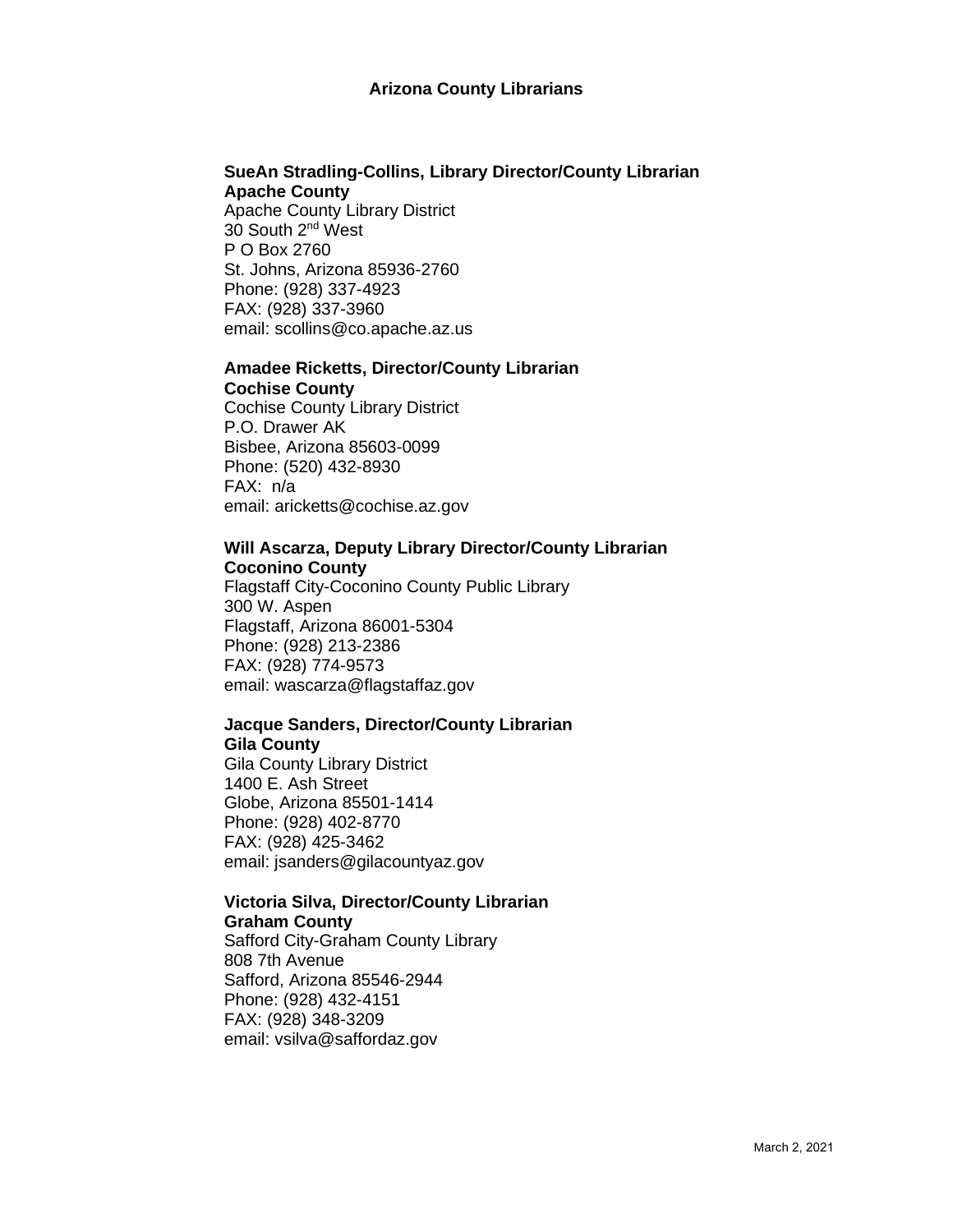#### **Karen Soohy, County Librarian Greenlee County**

Greenlee County Library System 22 Blue Jay Dr Duncan, Arizona 85534 Phone: (928) 687-1096 FAX: (928) 359-2094 email: ksoohy@greenlee.az.gov

# **Sharon Hillhouse, Library Services Director La Paz County**

P.O. Box 309 Salome, AZ 85348 Phone: (928) 859-4271 FAX: 928-859-4364 email: shillhouse@lapazcountyaz.org

## **Jeremy Reeder, Director/County Librarian Maricopa County**

Maricopa County Library District 2700 N. Central Ave., Suite 700 Phoenix, Arizona 85004-1140 Phone: (602) 652-3030 FAX: (602) 652-3071 email: jeremyreeder[@mcldaz.org](mailto:cindykolaczynski@mcldaz.org) 

## **Kathy Pennell, Director/County Librarian Mohave County**

Mohave County Library District 3269 N. Burbank Street P.O. Box 7000 Kingman, Arizona 86402-7000 Phone: (928) 692-5763 FAX: (928) 692-5762 email: kathy.pennell@mohavecounty.us

#### **David Ehrensperger, Director/County Librarian Navajo County**

Navajo County Library District 121 W. Buffalo Street P.O. Box 668 Holbrook, Arizona 86025-0668 Phone: (928) 524-4745 FAX: (928) 524-4747 email: david.ehrensperger@navajocountyaz.gov